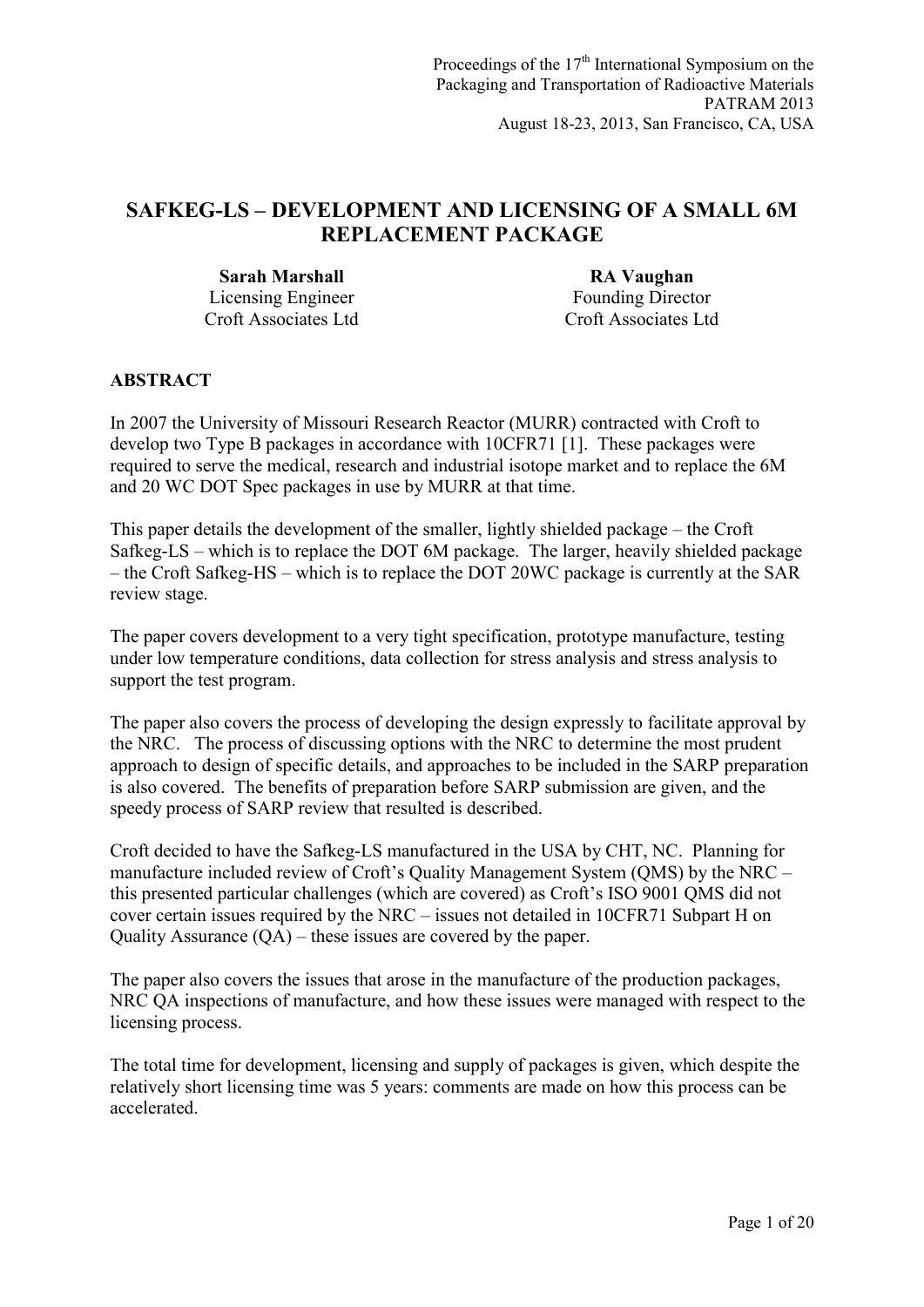### **INTRODUCTION**

The Missouri University Research Reactor (MURR) produces of a wide variety of radioisotopes which are used in research, medicine and industry. Each year, MURR makes well over a thousand shipments of radioisotopes all across North America and Europe. A significant portion of these shipments are of Type B quantities and were made in the DOT approved 6M and 20WC-1 packages.

On the 1<sup>st</sup> October 2008 part 71.20 of title 10 of the Code of Federal Regulations allowing the use of the DOT 6M or 20WC packages was removed by the Nuclear Regulatory Commission (NRC) and Department for Transport (DOT) in order to align with the IAEA regulations [2]. In order for MURR to continue shipping it had to replace its existing packages with an NRC approved package, in accordance with 10 CFR 71. MURR contracted Croft Associates to design, test, manufacture and gain approval of the 6M and 20WC replacement designs by the Nuclear Regulatory Commission.

# **CUSTOMER DESIGN SPECIFICATIONS**

The brief provided by MURR [3] required the design to meet certain operational requirements. These requirements were:

- $\bullet$  the weight of the loaded package could not exceed 68 kg (150 lbs) to facilitate shipping;
- the shielding had to be at least as good as the existing 6M package;
- operational requirements had to be similar to the 6M package;
- the containment vessel had to have a cavity to fit the existing MURR lead pots;
- a stainless steel containment vessel with a leak testable closure was required; and
- the package design had to meet the requirements of 10 CFR 71 to gain NRC approval.

Due to the nature of their work, MURR require a fleet of flexible shipping containers with a large number of nuclides approved for shipment. The MURR contents are activated solids contained within quartz vials, aluminium cans or septum bottles, liquids in quartz vials or a septum bottle and gases in quartz vials [4]. Therefore the package had to accommodate 55 nuclides, all in solid form and a limited number in liquid and gaseous form. The package had to allow the maximum amount of each nuclide to be carried as limited by the shielding, mass, heat or leakage rate with regards to gases. The package also had to be able to carry a mixture of these nuclides.

#### **THE LS PACKAGE DESIGN**

Croft has extensive experience of designing packaging for the medical and research sectors. When designing it is prudent to base the design on those already tested and approved by a Competent Authority. This provides confidence in the ability of the design to meet all the requirements of the regulations. Croft chose to base the new MURR 6M replacement on its Safkeg 2799E package shown in Figure 1.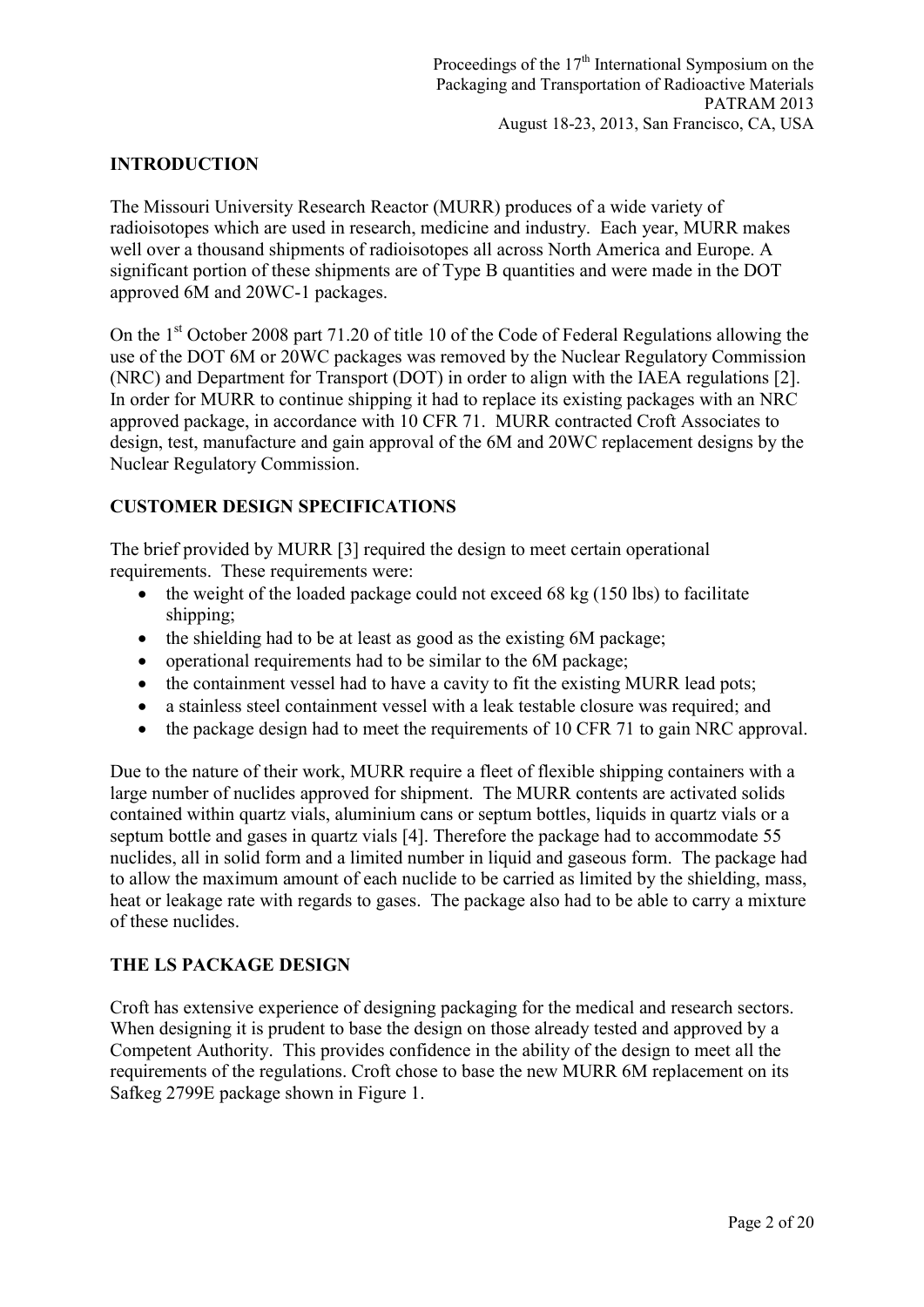

**Figure 1. 2799E Package** 

The MURR design brief required a package that was substantially different to the 2799E design. The 2799E package has no built in shielding whereas lead shielding was required to be built into the MURR containment vessel (CV). The phenolic resin foam is novel to the NRC so it was decided to use cork in its place. To simplify tooling and manufacture, the keg was redesigned with straight sides and end walls and with hollow hoops at the top and bottom of the keg. The final design of the SAFKEG-LS package is shown in Figure 2.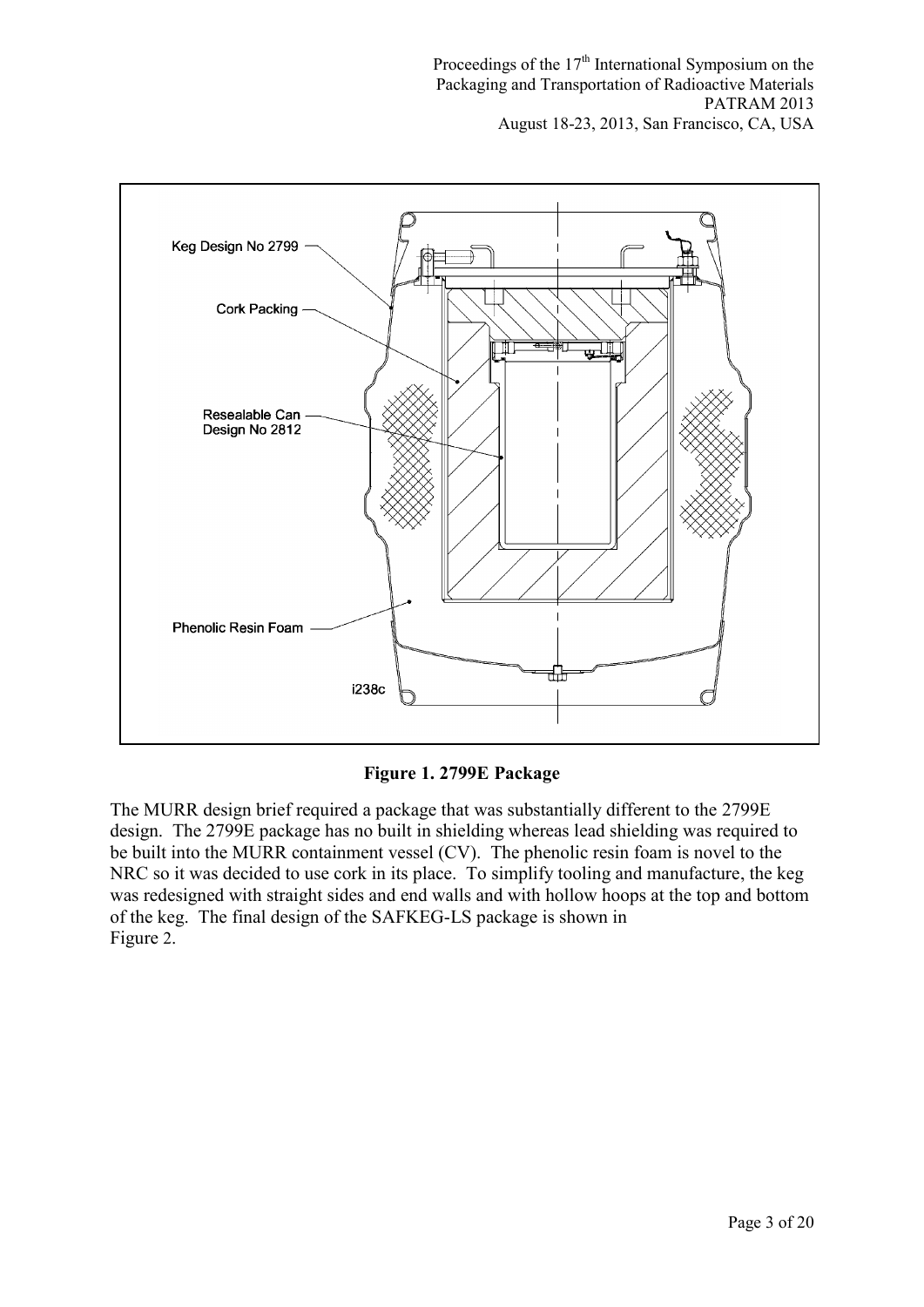Proceedings of the  $17<sup>th</sup>$  International Symposium on the Packaging and Transportation of Radioactive Materials PATRAM 2013





**Figure 2. SAFKEG-LS Package Design** 

This package design allowed Croft to meet the MURR requirements because:

- the package has a maximum gross weight of  $64.8 \text{ kg}$  (143 lbs);
- the containment vessel has a double O-ring closure to allow leak testing on loading;
- 4% antimony lead is present in the CV to provide a similar level of shielding as that in the 6M package. Antimony lead was chosen because it prevents lead slumping; and
- the cavity within the CV could fit all the required MURR product containers.

Early in the design process it was concluded that the movement of the contents must be limited. Initial meetings with the NRC indicated that the MURR lead pots would not be suitable for use in the LS package therefore two inserts were designed and manufactured from tungsten. The design of these inserts provided confinement of the contents under Normal Conditions of Transport (NCT) and Hypothetical Accident Conditions (HAC) and also provided extra shielding for the contents.

Each tungsten insert had a different sized cavity, one 12 mm diameter by 65 mm high (see Figure 3) and the other 31 mm diameter by 73 mm high (see

Figure 4). They also allowed the variety of product containers to be accommodated with increased shielding. A further stainless steel insert was added with an initial cavity of 50 mm diameter and 103 mm high (see

Figure 5) which allowed the larger aluminium product cans to be accommodated as the cans themselves could not be assumed to meet NRC requirements.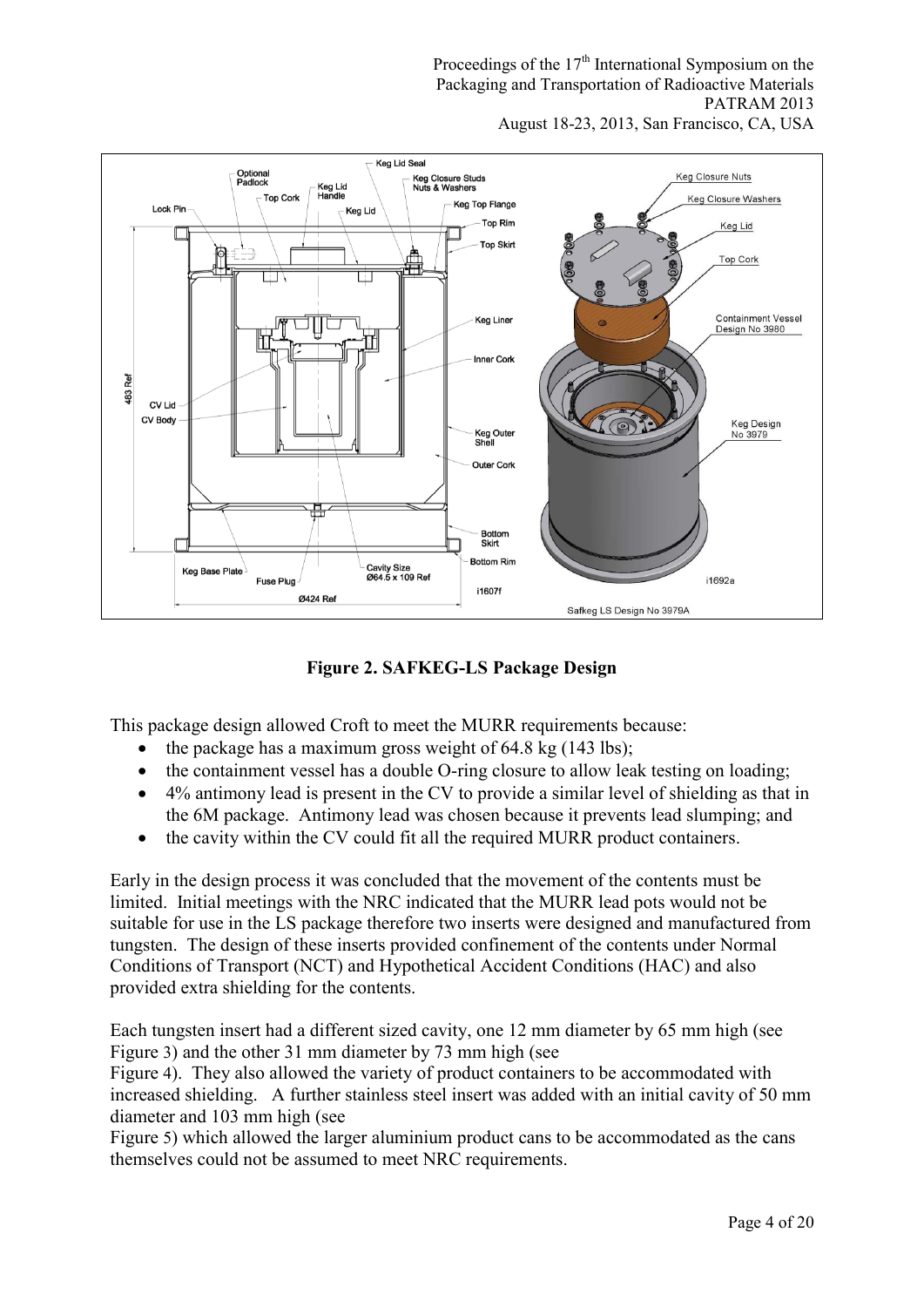





**Figure 4. LS-31x73-Tu Insert Assembly** 



**Figure 5. LS-50x103-SS Insert Assembly**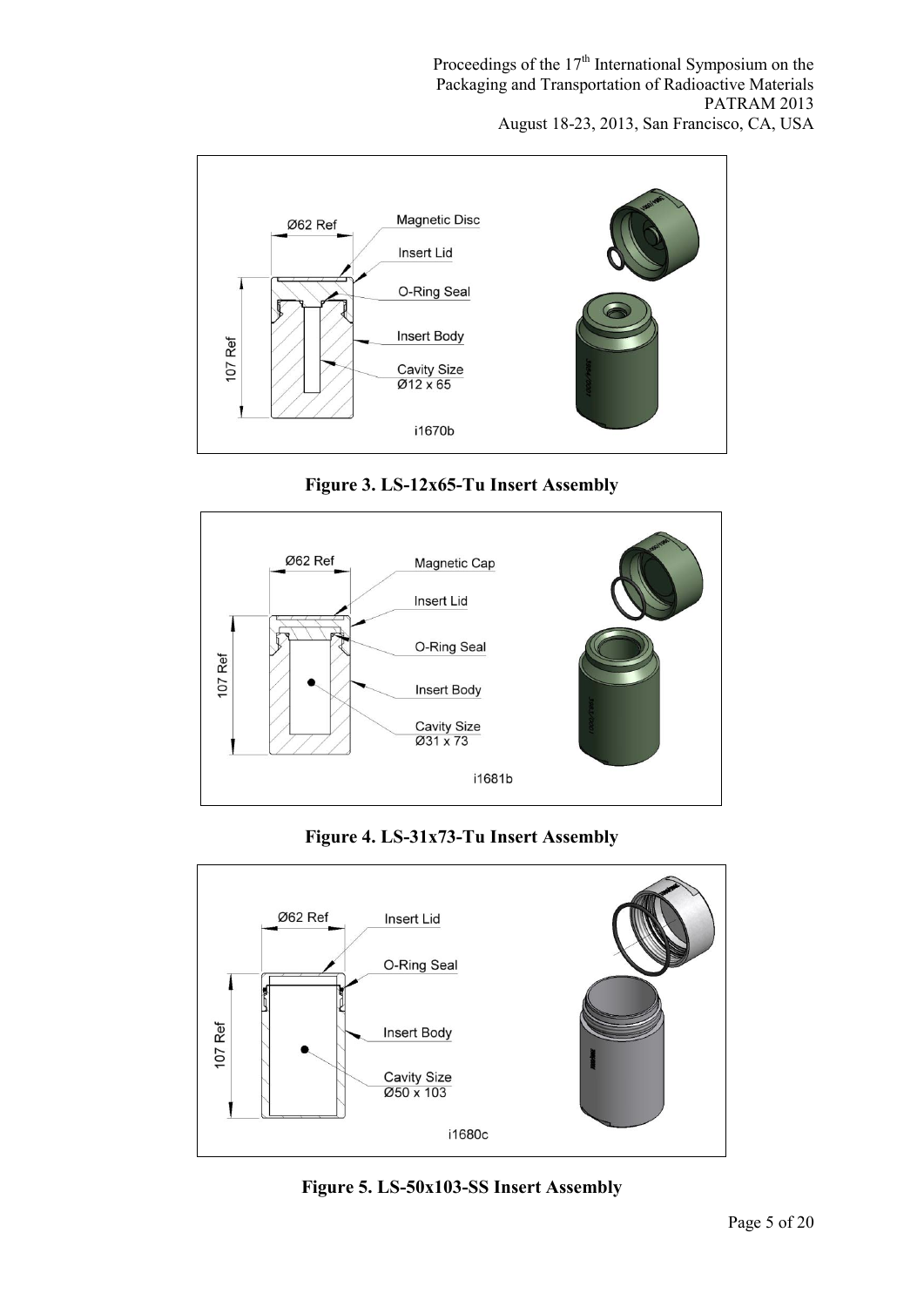#### **TESTING**

#### **Prototype Testing**

The Croft packages are designed with an outer sacrificial keg which is designed to absorb impacts, provide protection during handling operations and insulate the containment vessel during the HAC thermal test. The keg and cork are designed to deform in order to protect the containment vessel within.

The change to the outer keg design provided no assurance from existing designs that the outer keg and the cork packing would perform as required. Therefore an outer keg prototype with two different dummy lead containment vessels was built and tested. These tests also allowed an opportunity to determine how to perform the regulatory drop tests, to test the accelerometers, data recording and the method of filtering the data.

The prototype package was initially configured as illustrated in Figure 6. Spring loaded shock indicators were fitted to the lid of the containment vessel to indicate the accelerations involved as shown in

Figure 7. This package then underwent three 11.2m drop tests in different orientations, on the bottom, on the side and on the bottom edge of the package, all at ambient temperatures.



**Figure 6. Protoype Configuration for Initial Drop Tests**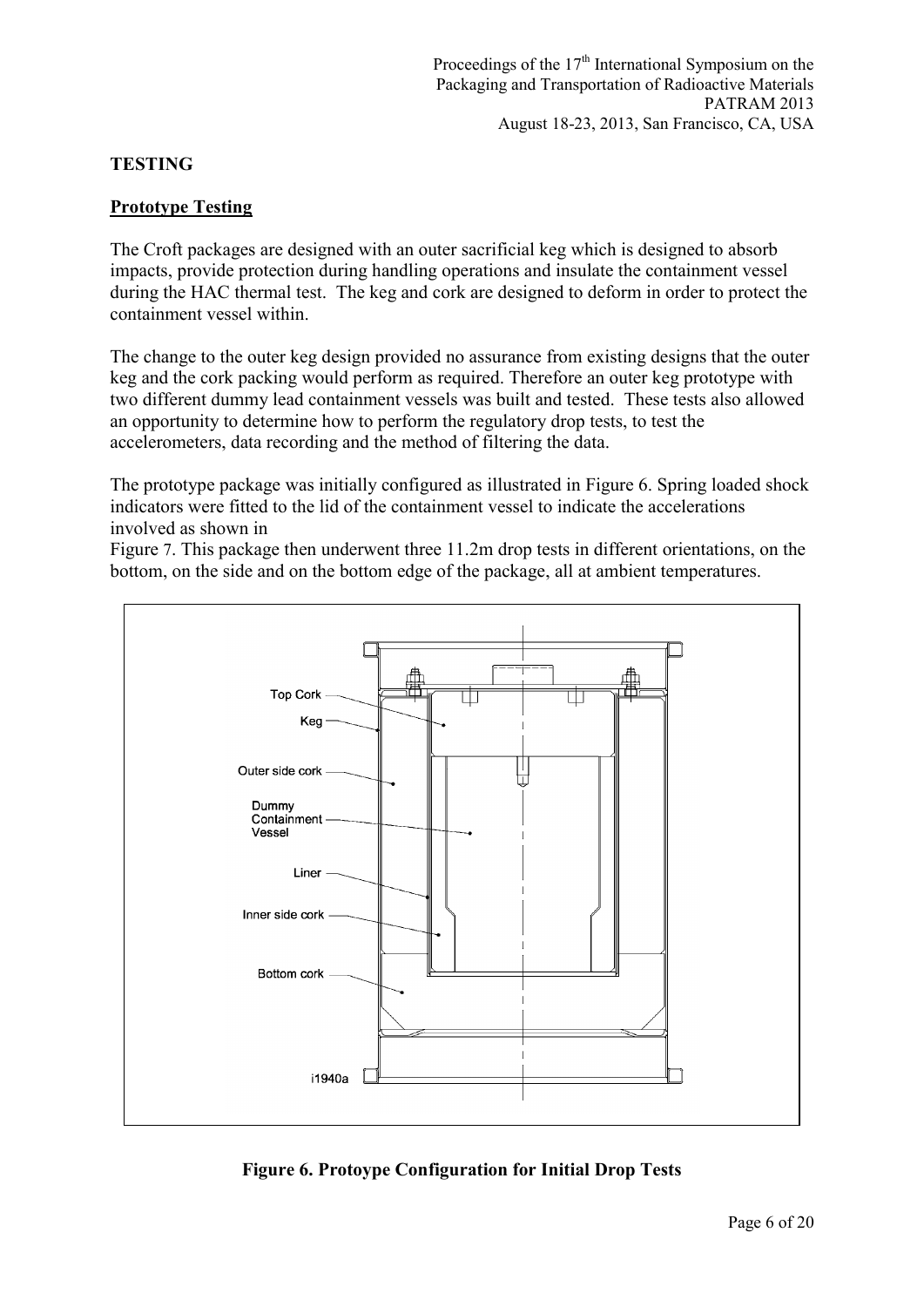

**Figure 7. Shock Indicators attached to Lid** 

A second prototype package was then configured according to Figure 8. The containment vessel was fitted with an accelerometer in order to measure the actual g values and to determine the best method to log and filter the g data. The package was cooled to  $-40^{\circ}$ C and then underwent 1 drop from 11.2m onto the package side. 4 drops from 1.2 m onto the top, side and 2 onto the top edge of the package and then 2 drops from 9m onto the top and top edge of the package.



**Figure 8. Second Prototype Configuration**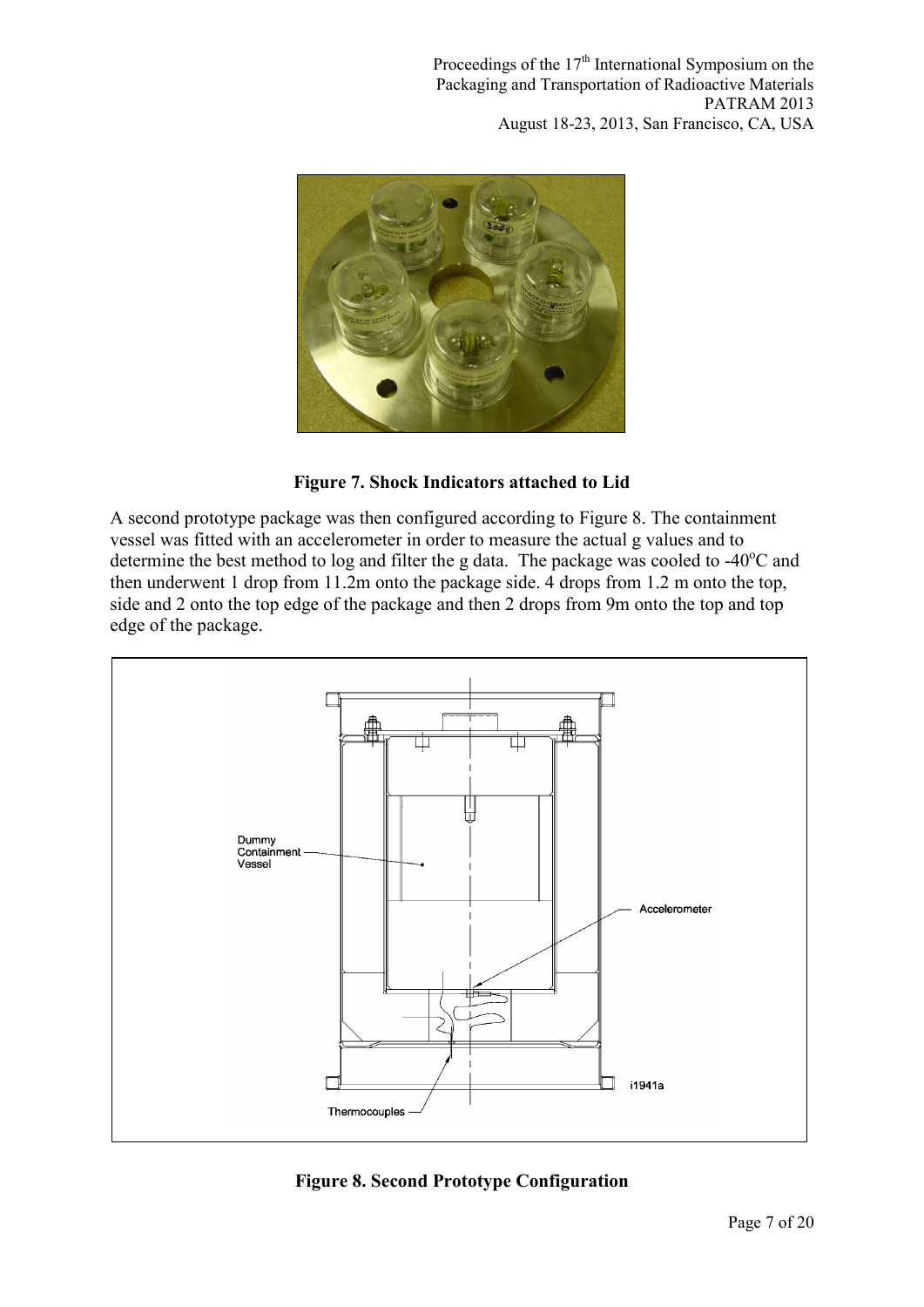The results of these tests demonstrated that the outer keg performed as required. It also identified refinements required during the prototype testing such as returning the package to the freezer between each  $-40^{\circ}$ C drop test to ensure the package remains at the correct temperature. It also allowed the best method to measure and filter the acceleration data to be determined.

#### **Regulatory Testing**

On completion of the prototype testing a package meeting the required design specifications was fabricated to undergo the testing required to demonstrate compliance with 10 CFR 71. The heaviest Tungsten insert LS-12x65-Tu was filled with lead shot to simulate the contents.

### **Normal Conditions of Transport tests**

The package underwent the following NCT tests:

- steady state thermal test;
- compression test;
- penetration test;
- $\bullet$  1.2 m drop test centre of gravity (C of G) over the side of the package;
- 1.2 m drop test C of G over the top end of the package; and
- 1.2 m drop test C of G over the top rim edge of the package.

The water spray test was not carried out because the materials both inside and out are made from materials that are water resistant. Therefore the water spray test would have no effect on the structural design of the package.

The steady state thermal test was carried out with a 10W electrical heat source. This provided the benchmark test for the thermal FEA work. After the thermal test the package was disassembled and the compression test was carried out on the keg with a 500 kg weight which was in excess of the 340 kg required. Once the compression test was completed the package was dimensionally assessed, the containment vessel was closed and leak tested. The package was then assembled as shown in Figure 9, in order to begin the penetration, drop tests, puncture tests and the thermal test. All the NCT drop tests were carried out at ambient conditions.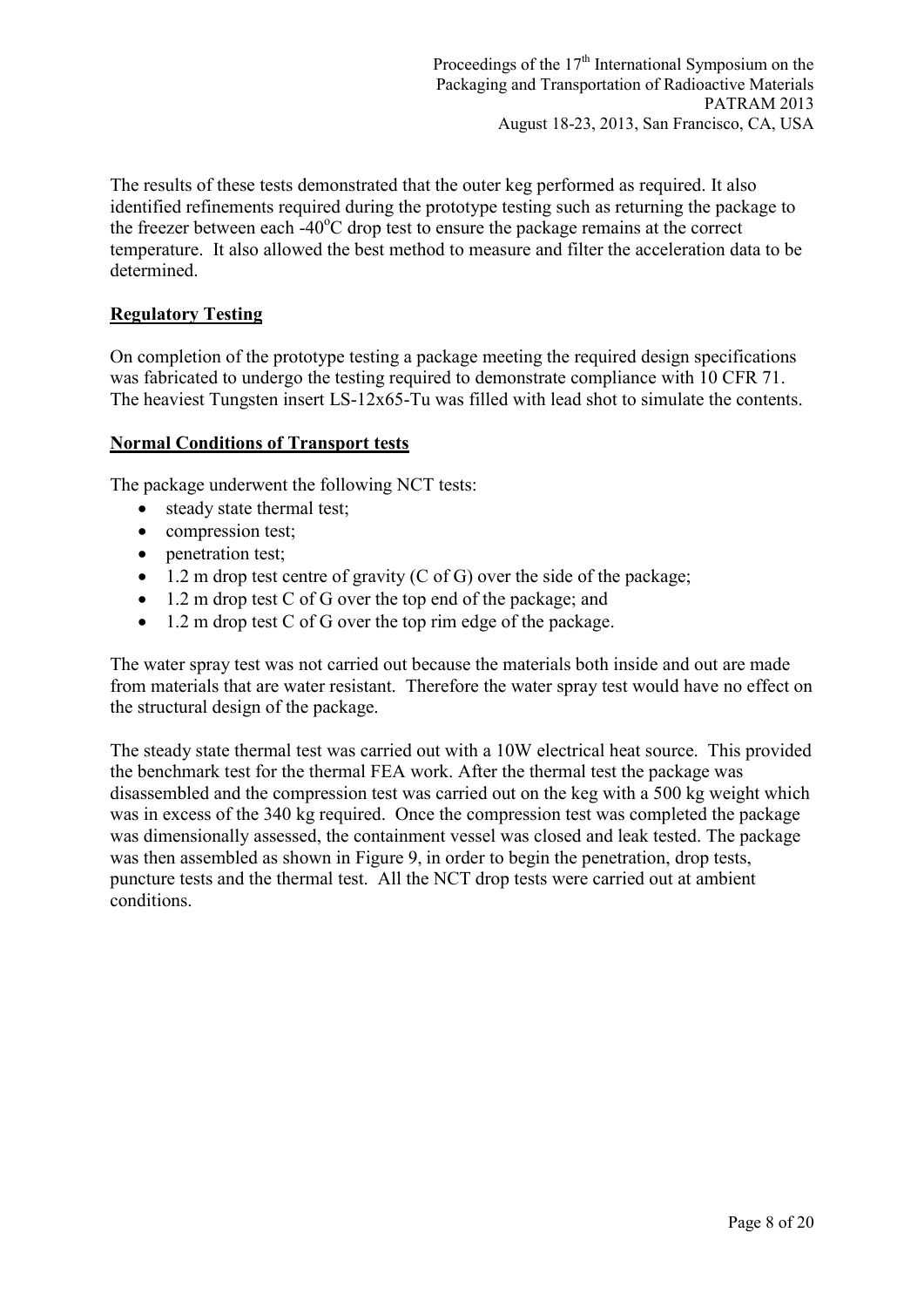

**Figure 9. Package Prior to NCT and HAC test series** 

# **Hypothetical Accident Condition Tests**

On completion the of the NCT drop tests the package then underwent the HAC tests. The package was not opened or dissembled prior to this testing. The following tests were carried out in the order listed:

- 1m puncture test on side impact point at ambient;
- 1m puncture test on bottom end impact point at ambient;
- 1m puncture test on top rim edge impact point at ambient;
- $\bullet$  10.2m drop test 1 at -40 $\degree$ C, C of G over side;
- $\bullet$  10.2m drop test 2 at -40 $\degree$ C, C of G over top rim edge;
- $\bullet$  10.2m drop test 3 at -40 $\degree$ C, C of G over top end;
- 1m puncture test on top end at  $-40^{\circ}$ C; and
- 800°C thermal test.

The crush test was not carried out on the package because its density was greater than 1000  $kg/m<sup>3</sup>$ .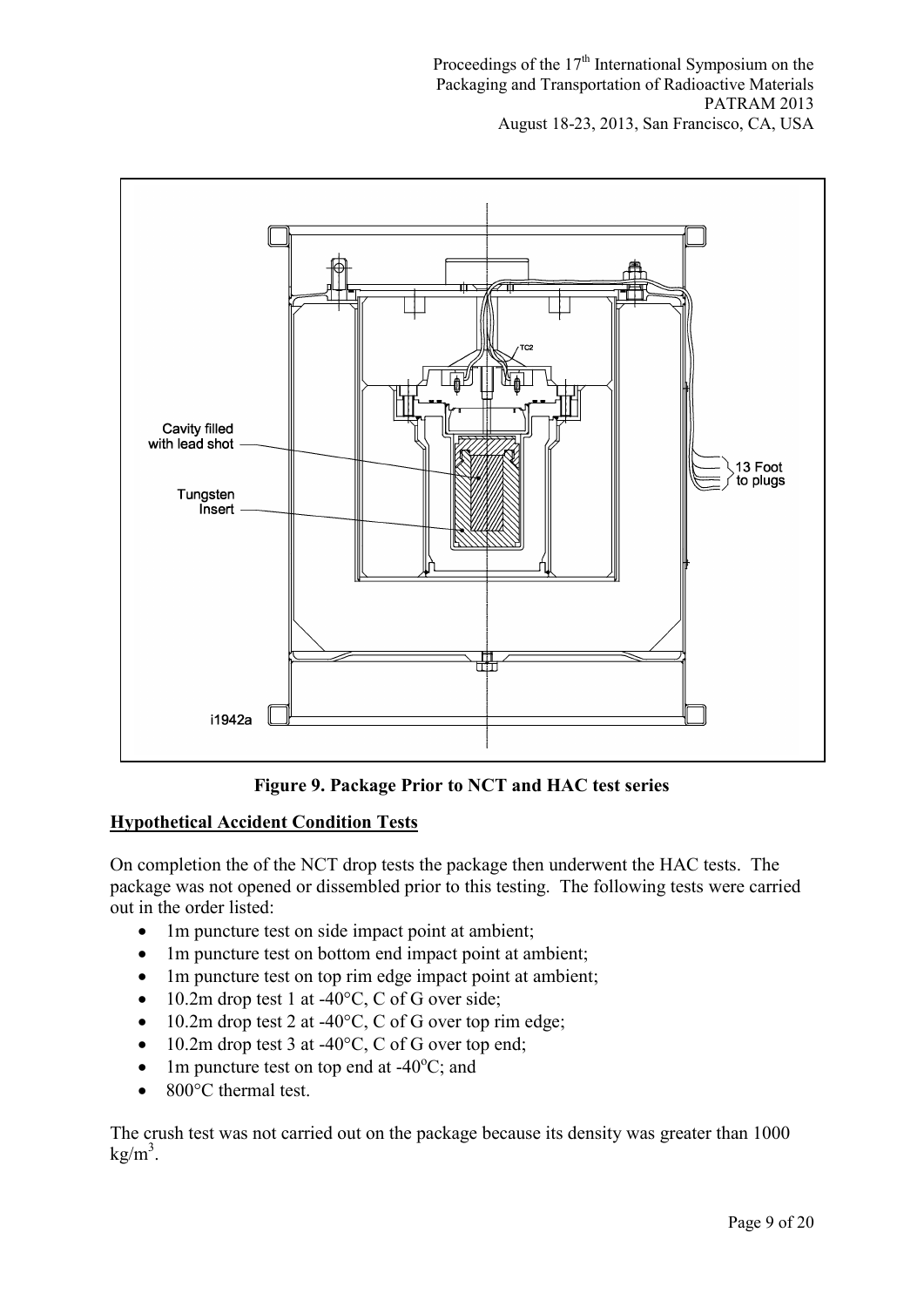The initial puncture tests were carried out at ambient temperatures from 1m in the orientations shown in Figure 10. A further 1m puncture test was added after the 10.2m drop tests. The package was at a temperature of  $-40^{\circ}$ C and was dropped with the C of G over the top of the package onto the punch. This ensured that the package was tested at the worst case conditions for the puncture test.



**Figure 10. Initial Puncture Tests Drop Orientations for the SAFKEG-LS Package** 

All the drop tests occurred with the C of G over the top, top edge and the side as shown in Figure 11 for the 10.2 m drop tests. These were considered the most challenging orientations to the package integrity. The package experiences the maximum deceleration in the side drop orientation. The top and top edge orientation challenges the integrity of the keg and CV closure.

The HAC drop tests were carried out from a height of 10.2 meters, a combination of the 9 meter and 1.2 meter test heights. This height allowed a degree of variation within the package weight to account for differences between the prototype weight and the nominal weight. For the 10.2m drops the package was cooled to  $-40^{\circ}$ C by placing it into a freezer prior to the test. Temperature probes were attached to several points in and on the package to confirm it had reached -40 $^{\circ}$ C prior to the drop test. The -40 $^{\circ}$ C temperature of the package ensured that the effects of brittle fracture were investigated.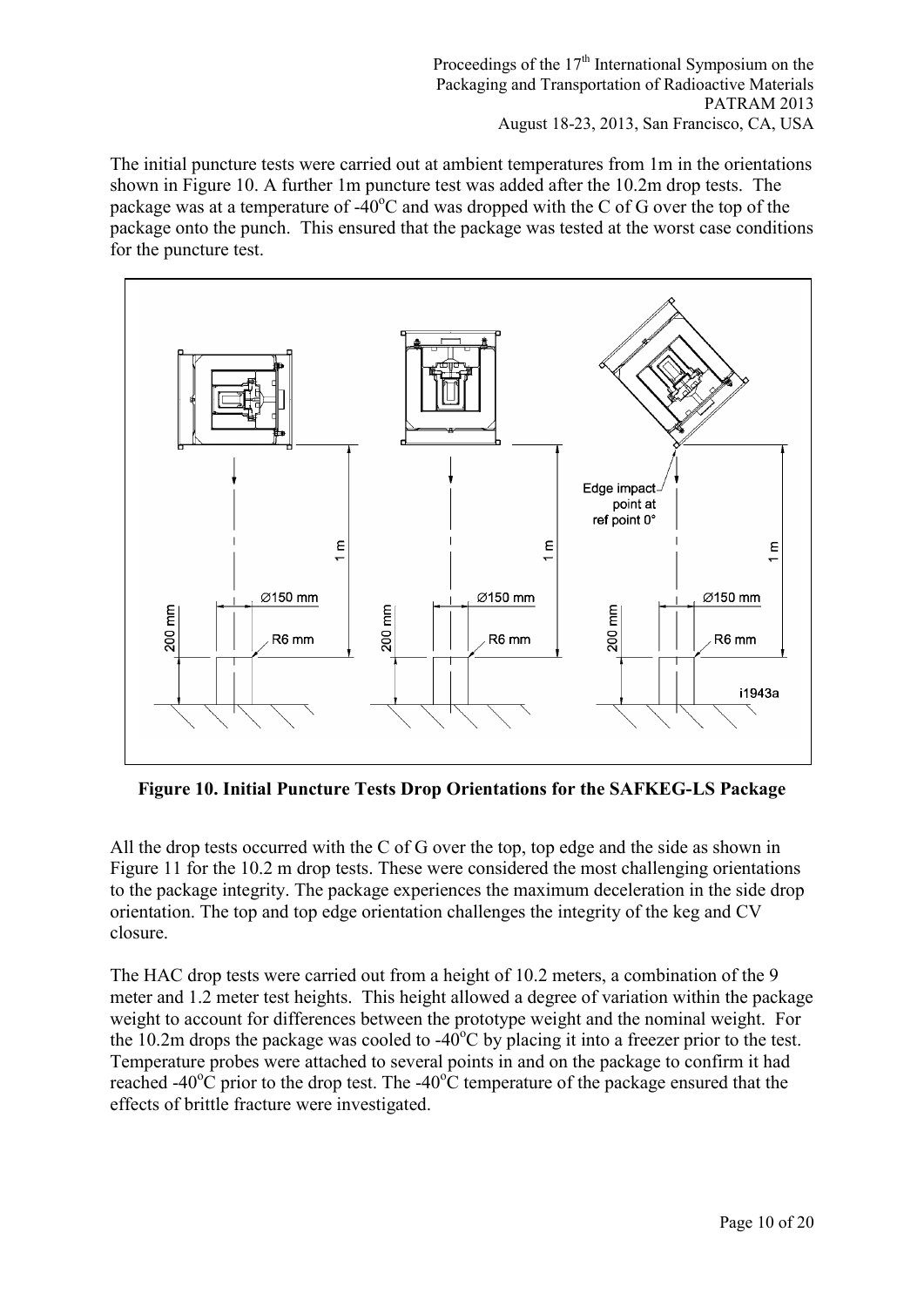

**Figure 11. 10.2m Drop Orientations for the SAFKEG-LS Package** 

During all the drop tests the g values were determined from the accelerometers attached to the package. Two accelerometers were attached to the lid of the containment vessel. They were both attached in similar positions on the CV lid top to essentially measure the same acceleration as shown in Figure 12. Two were used as this allowed redundancy should one of the accelerometers fail during the test. The accelerometers used were DYTRAN Model Number: 3023A, mini triaxial accelerometers.

The reason for positioning the two accelerometers on the CV lid top was that this is deemed to be the most vulnerable part of the package. Triaxial accelerometers were chosen as they provide data for all directions and therefore for all impact orientations. The accelerometers were fixed such that channel 3 (z axis) was aligned with the principle axis of the package. Channels 1 and 2 were orientated with the x and y axis of the package and were used to determine the acceleration in the radial direction by vector summation.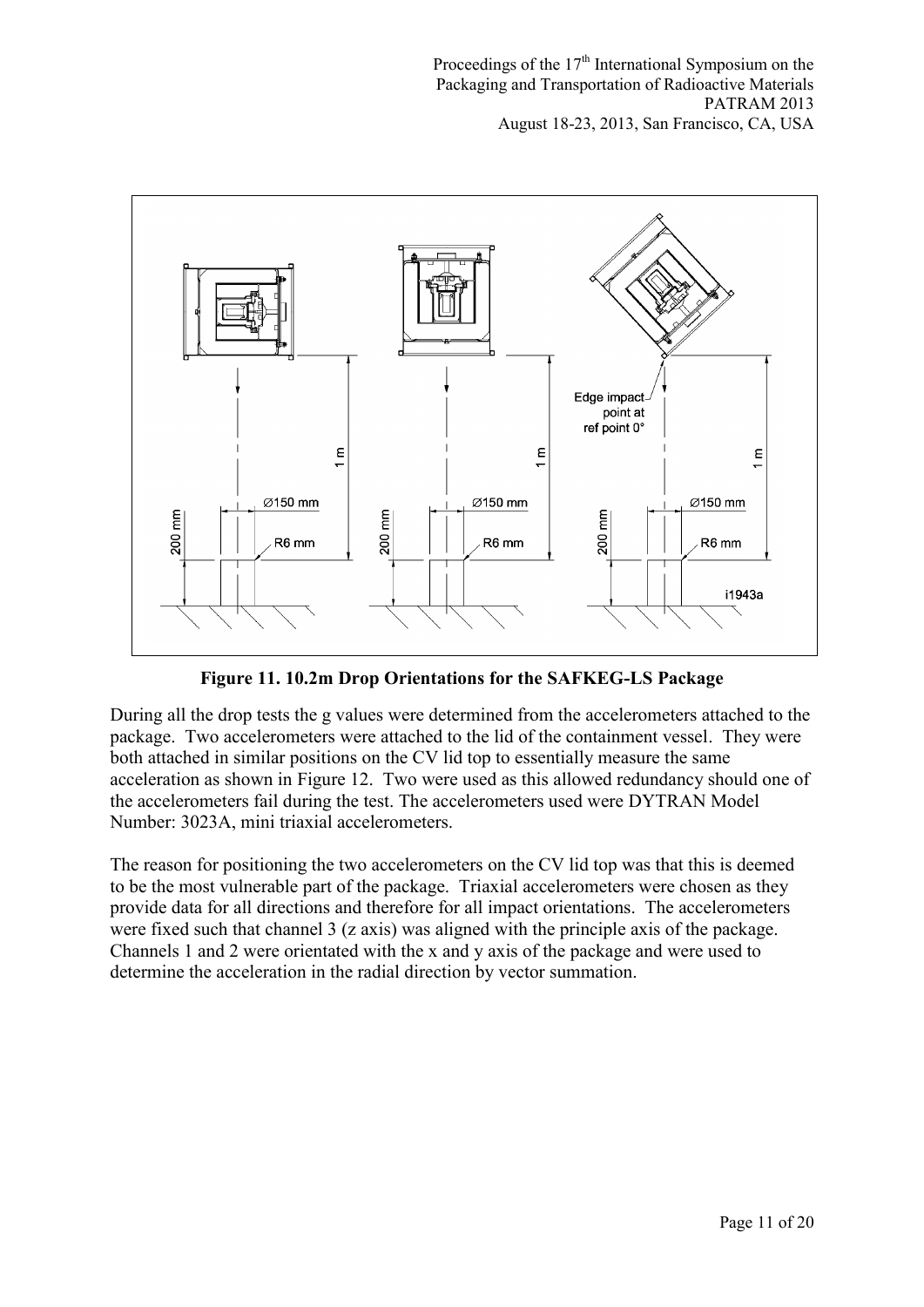

**Figure 12. Accelerometer Location on CV Lid** 

The acceleration data was captured using National Instruments Signal Express version 2.5. The sample frequency was 100,000 samples per second. The raw acceleration response data was filtered using a low pass digital 4<sup>th</sup> order Butterworth filter, with a cut off frequency of 500Hz to remove any high frequency hash. From the g graphs the peak g values were obtained and then used in the Finite Element Stress Analysis (FEA) of the containment vessel.

The thermal test was carried out by placing the package in a furnace heated to  $800^{\circ}$ C. Thermocouples were attached on and in the package and these indicated that the package surface remained at  $\geq 800^{\circ}$ C for more than 30 minutes.

# **Results of Testing**

On completion of the testing the containment vessel remained leak tight and dimensionally unaltered as shown in

Figure 13. The cork was cracked from the drop tests and charred from the thermal test. The keg skin suffered minor denting however it was not penetrated and the welds did not tear. The majority of the damage was deformations of the rims and skirt, however the keg remained intact and the lid was still in place as shown in Figure 14.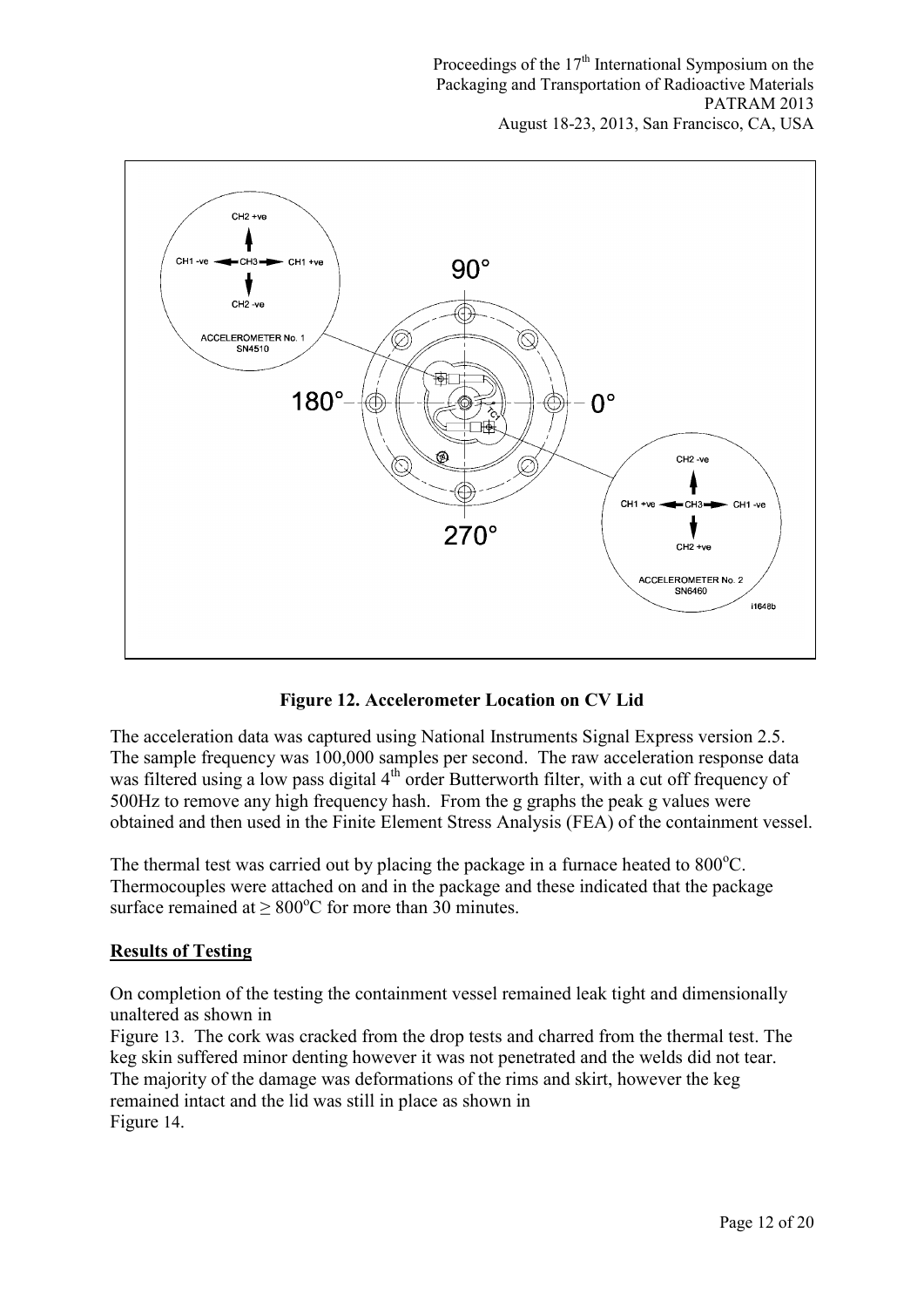

**Figure 13. Containment Vessel on Completion of Testing** 



**Figure 14. Damage to Top Rim and Skirt of Keg after Testing**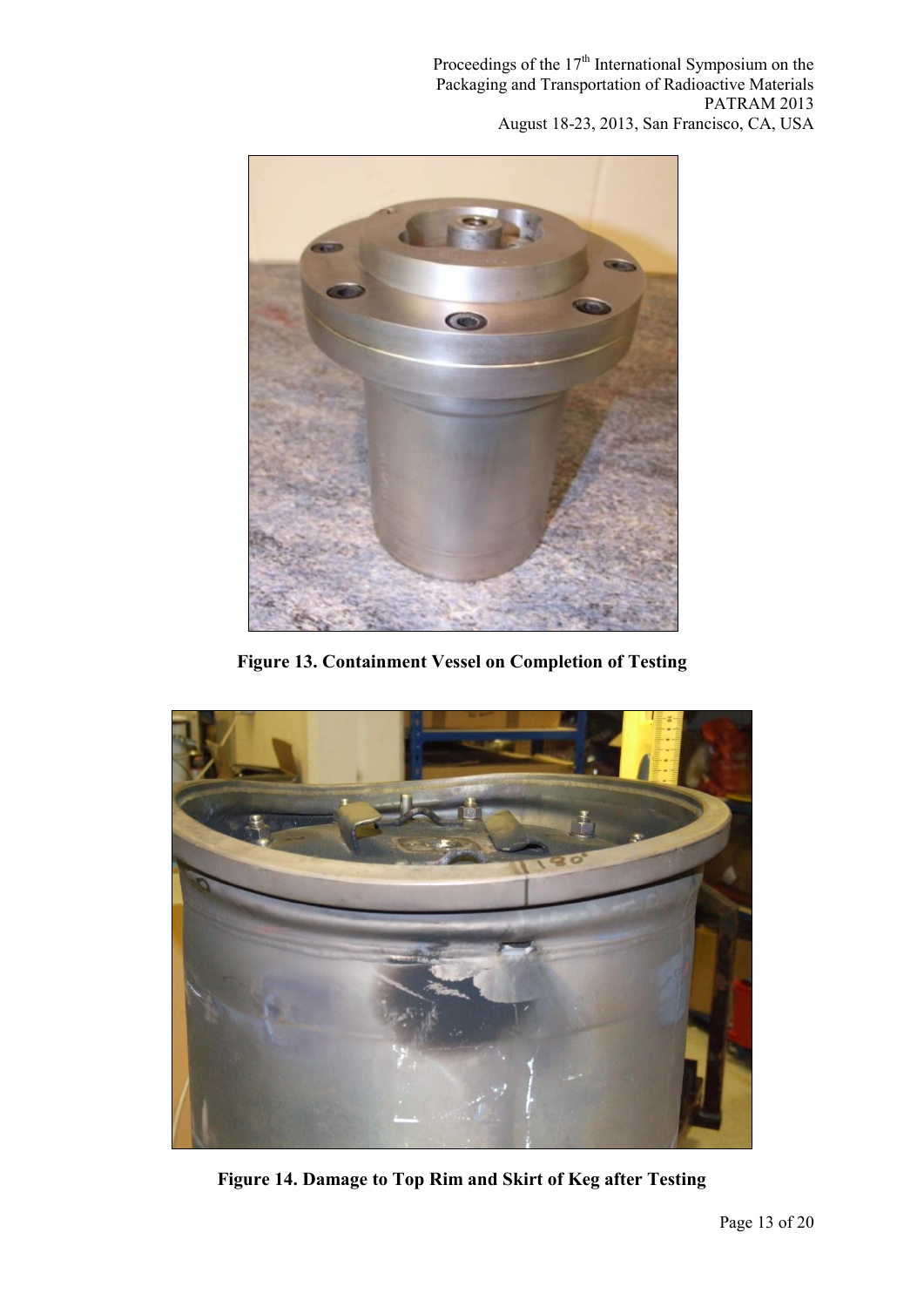### **PRODUCTION AND NRC REVIEW OF THE SAFETY ANALYSIS REPORT**

The Safety Analysis Report (SAR) is comprised of 8 sections. Each section is used to address various aspects of the design, manufacture and operations. The NRC provides two very comprehensive guides discussing in depth the requirements of each section of the SAR, Regulatory Guide 7.9 [5] and NUREG-1609 [6].

Croft chose to start the SAR production in the initial design stages because the production of the SAR helps guide the design to ensure it meets all the requirements of 10 CFR 71. This section will not fully detail the contents of every section but it will discuss the items that were most challenging within the design process.

#### **Section One – General Information**

Section one provides the general information about the package but crucially it lists out the allowable contents and provides the licensing drawings for the package.

With 55 nuclides and several different inserts, classification of the contents was a challenge. In order to simplify the process for the package users and the NRC reviewers, it was decided that the contents would be split up into several types as shown in Table 1. This method then allowed the limits for weight, shielding and heat to be set for each insert and material form.

The package design had to be flexible with regards to the contents because MURR may be asked to produce and ship any activity and type of nuclide. There are no standard contents, as with most other approved packages. Therefore rather than specify an actual activity to be carried Croft specified the maximum content of each nuclide that may be carried for each contents type. This maximum content was derived from the lowest activity provided by the shielding limit, heat limit and mass limit.

| <b>Contents Type Designation</b> | <b>Material Form</b>                | <b>Shielding Insert</b>     |  |
|----------------------------------|-------------------------------------|-----------------------------|--|
| $CT-1$                           | Solid                               | LS-12x65-Tu Design No 3984  |  |
| $CT-2$                           | Solid<br>LS-31x73-Tu Design No 3983 |                             |  |
| $CT-3$                           | Solid                               | LS-50x103-SS Design No 3986 |  |
| $CT-4$                           | Liquid                              | LS-31x73-Tu Design No 3983  |  |
| $CT-5$                           | Liquid                              | LS-50x103-SS Design No 3986 |  |
| CT-6                             | Gas                                 | LS-31x73-Tu Design No 3983  |  |
| $CT-7$                           | Solid/ Fissile Normal Form          | LS-50x103-SS Design No 3986 |  |
| $CT-8$                           | Solid/ Fissile Special Form         | LS-50x103-SS Design No 3986 |  |

| Table 1. Contents Types for the SAFKEG-LS Package |  |  |  |  |  |
|---------------------------------------------------|--|--|--|--|--|
|---------------------------------------------------|--|--|--|--|--|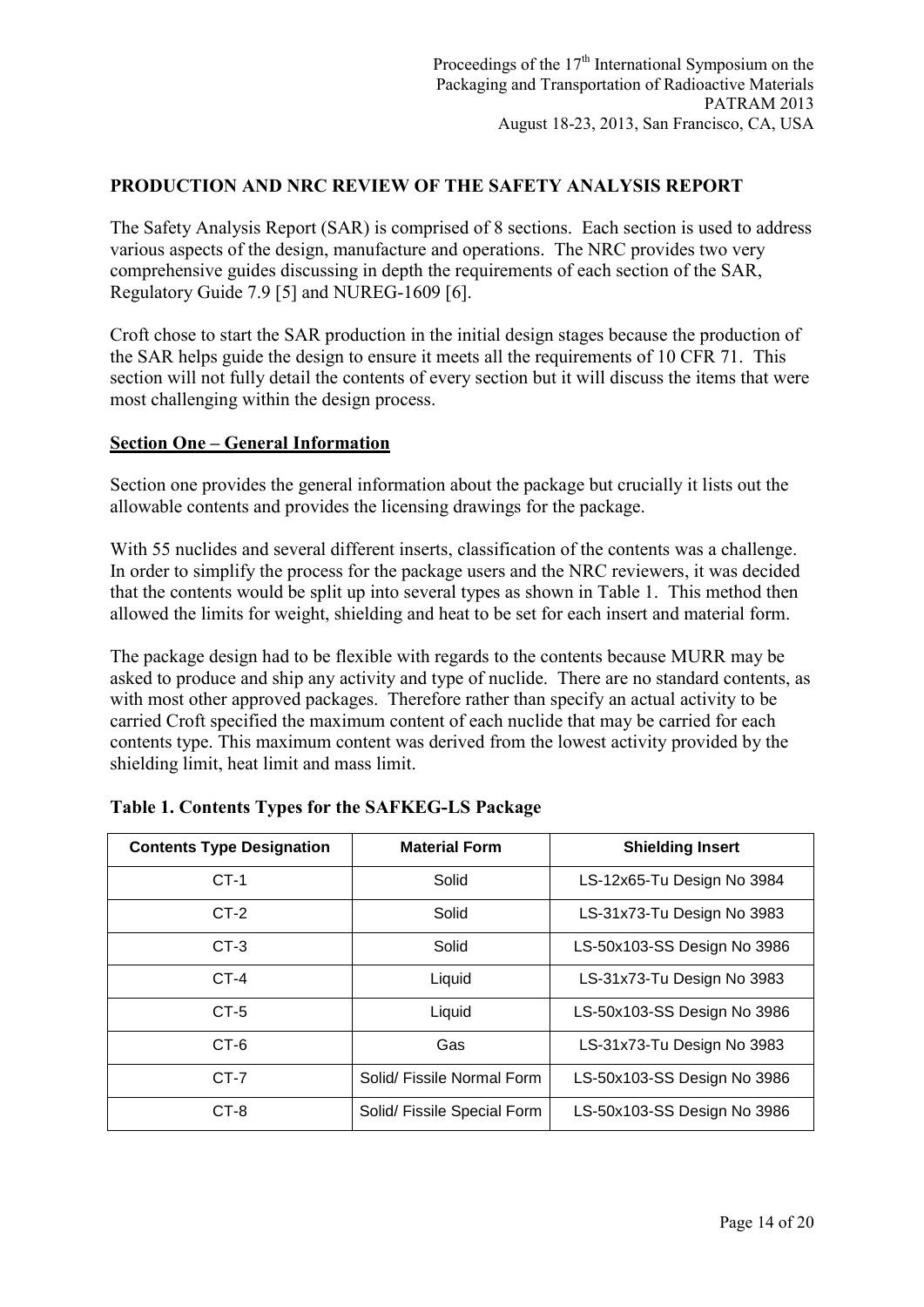Section 1 also contains the licensing drawings; note that these are not manufacturing drawings. The licensing drawings only detail those items that are important to safety. These drawings allow analysis of the design by all the NRC review groups. They do not detail any items that are not important to safety but which are required for manufacturing drawings.

During the design process we assessed the licensing drawings against the manufacturing drawings to ensure both matched. The fabrication of the test package allowed these drawings to be compared against the process of fabrication. Design requirements can be difficult to fulfil in reality when materials are difficult to source or inappropriate tests are listed. Fabrication can identify these problems. These drawings were also assessed prior to final approval by our US fabricator of the production units to identify any further issues that could arise in manufacture.

### **Section Two – Structural Evaluation**

This section defines the materials, fabrication methods and assesses the design against the testing requirements for Normal Conditions of Transport and Hypothetical Accident Conditions.

As discussed in the testing section, Croft chose to test the package to prove regulatory compliance. However early meetings with the NRC suggested that FEA analysis would be of benefit alongside the testing data. The NRC felt that an FEA analysis would be required to demonstrate the response of the package at all angles. Movement of the package during the testing may mean that the package does not land in the intended orientation. Croft took the decision to carry out the FEA on the containment vessel only; damage to the keg was adequately demonstrated by testing.

On completion of the prototype testing the highest g value measured during each drop orientation was taken and used in the FEA work at the equivalent orientation. This allowed Croft to determine if the stresses on the CV during the drop tests remain below the allowable limits, as defined in Regulatory Guide 7.6 [7]. The FEA and testing demonstrated that the design did meet all the testing requirements of 10 CFR 71.

#### **Section 3 – Thermal Evaluation**

The thermal evaluation identifies the heat reached by the components of the package and the maximum operability limits for these items.

The chosen maximum heat load of the package was 10W. This value allowed Croft comfort in the early design process that the package would perform during the NCT and HAC conditions.

Testing of the package at the steady state condition and the  $800^{\circ}$ C thermal test provided actual temperatures throughout the package. The thermal FEA model was produced and benchmarked against the thermal testing carried out on the package. This model then allowed the temperatures throughout the package to be determined for all conditions and for all components.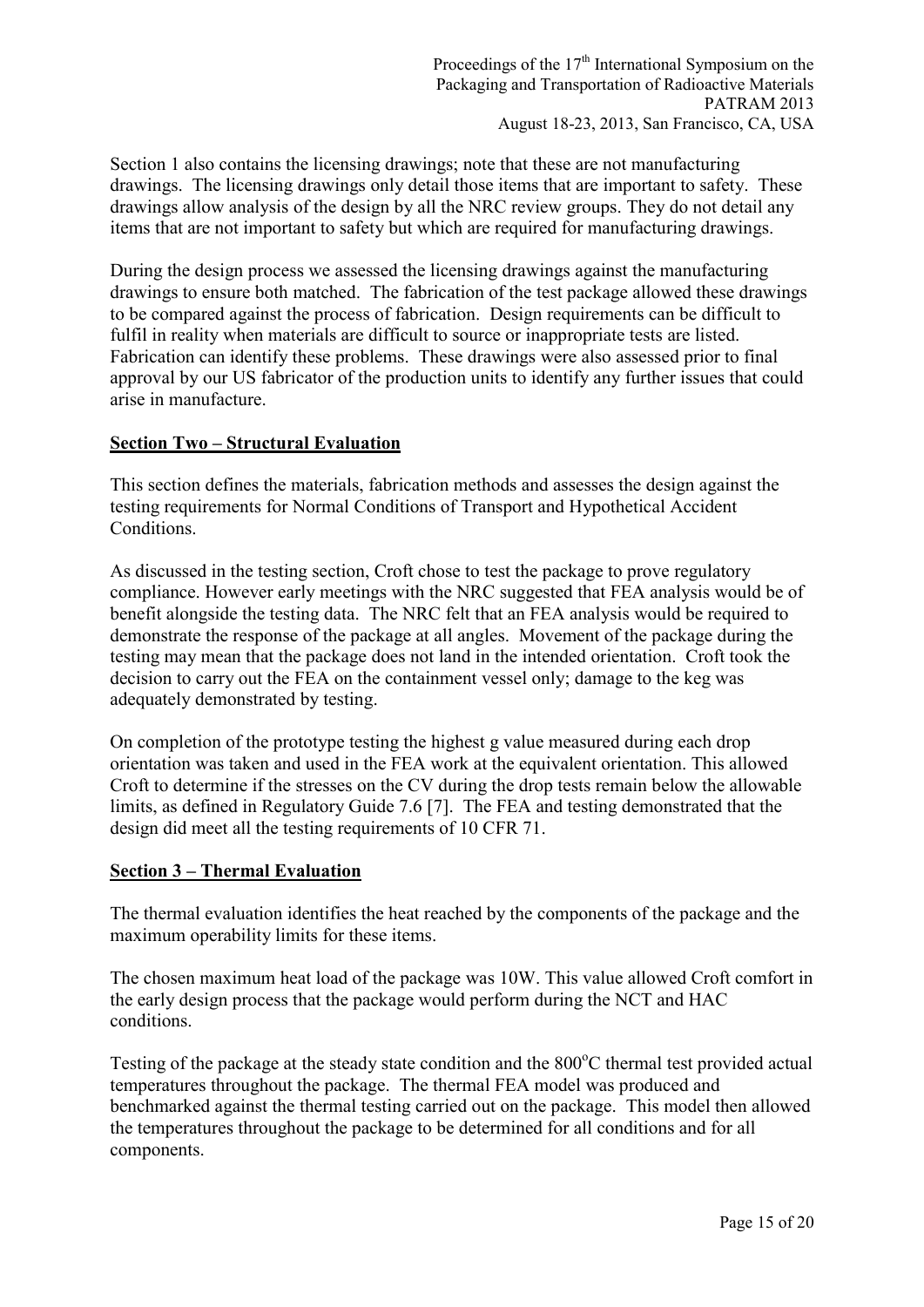### **Section 4 – Containment**

This section details the containment boundary and how its effectiveness is tested. Croft took a decision early in the process that no welds would be present in the containment boundary. Therefore the flange and body of the containment vessel were manufactured from a solid piece. This removed onerous requirements for weld tests. Very early seal designs had a seal on the plug to prevent liquid moving into the gap between the plug and the body. However in drafting the SAR it was realised that this design would not be suitable and therefore it was changed to the standard double seal on the flange.

### **Section 5 – Shielding Evaluation**

Section 5 details the shielding evaluation of the package. As previously discussed, the contents needed to be defined as the maximum contents that may be carried; there was not a specified content to model. Therefore the location of the source that produces the highest surface dose was identified using a point source in a Monte Carlo analysis. Using this location a Microshield model, also with a point source, was produced and benchmarked against the Monte Carlo analysis. This Microshield model was then used to calculate the surface dose rate for 1 Curie of each nuclide at its highest dose time to take into account daughter products. The activity of the nuclide was then increased to determine the activity which provided a surface dose rate of 2 mSv/hr under NCT.

#### **Section 6 – Criticality Evaluation**

This section details the criticality evaluation of the package. This was not required for the SAFKEG-LS package as only fissile material under exemption 10 CFR 71.15 could be carried.

#### **Section 7 – Package Operations**

This section details the package operations such as loading, unloading and shipping an empty package. Writing this section during the design process allowed the design to be reviewed to determine how easy it would be to load, unload and test.

#### **Section 8 – Acceptance Tests and Maintenance Program**

This section details the tests carried out during fabrication, final release and during service to ensure that the fabricated packages meet the design intent. This section also details the checks and replacements carried out during maintenance to ensure the package continues throughout its life to fulfil the design intent.

Writing this section during the design process helped to determine all the tests that needed to be undertaken and the best point in the fabrication process at which to carry out these tests. It also helped to identify any items that required further testing such as the containment vessel O-rings. The material used did meet the temperature requirements however the manufacturer could not guarantee the material would operate at the maximum temperature for the time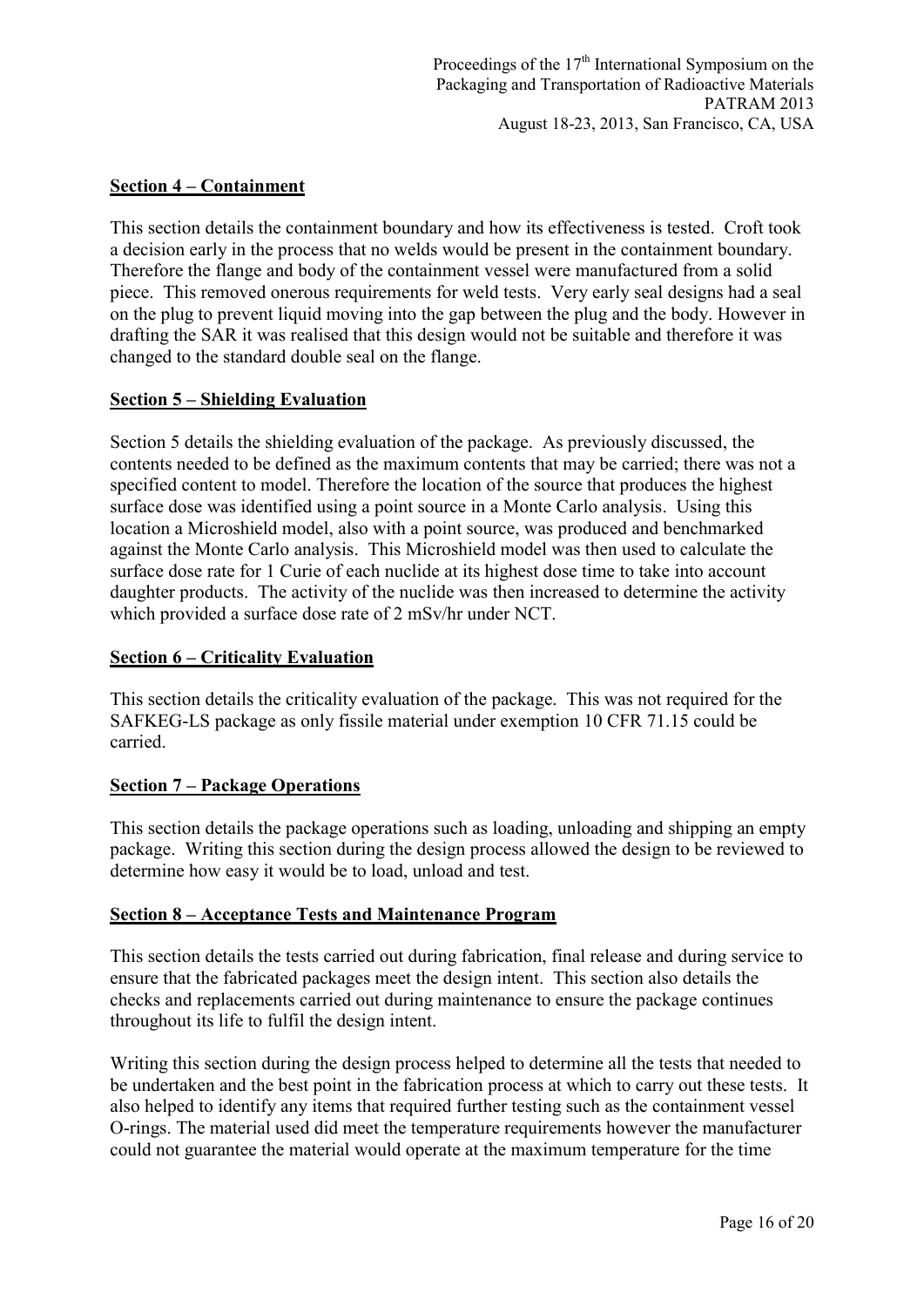indicated in the thermal tests. Therefore we introduced our own tests for the O-rings to ensure they would operate at the temperatures required.

#### **NRC REVIEW PROGRAM**

In order to obtain a Certificate of Compliance for the SAFKEG-LS package a SAR must be submitted to and assessed by the NRC. Using the information in the SAR the NRC produces a Safety Evaluation Report (SER) which determines if the package design meets the requirements of 10 CFR 71.

The SAR was initially dispatched to the NRC on the  $30<sup>th</sup>$  of June 2009. The NRC carried out its initial acceptance review. From this review it Requested Supplementary Information (RSI). Once the NRC received this information from Croft it started the official review process. During this process it made 2 Requests for Additional Information (RAI).

After each RAI had been issued, the NRC held a teleconference with Croft to help determine the requirements of each question and if the Croft responses were satisfactory to the NRC. All responses were provided in a review matrix which helped to clearly identify the responses to each question. The help the NRC provided during the review process enabled Croft to find the best answers to the questions asked.

During the review process, the liquids posed questions for which Croft could not obtain answers for within the required timeline. Therefore the liquids contents were removed from the required contents specification. The NRC did allow the liquids to remain within the SAR which means liquids can be easily added at a later date when further work has been completed to allow their inclusion.

The initial license was issued on the 24th of January, 2011 therefore the entire licensing process excluding the liquid contents took 1 year and 7 months.

# **NRC QUALITY ASSURANCE (QA) PROGRAM**

In order to manage, design, fabricate and maintain a B(U) package, Croft is required to have an NRC approved QA program in accordance with 10 CFR part 71.

Initially the NRC began the review of Croft's QA system with a desktop review of the Croft OA manual. An NRC audit then followed from the  $14<sup>th</sup>$  to the  $20<sup>th</sup>$  May 2008. This focused on the entire Croft Quality Management System (QMS). The Croft QMS at the time the NRC came to audit was approved under ISO 9001:2000. ISO 9001 focuses on the customer and continual improvement via measurement, analysis and improvement of supplied services and products. Audits are and were regularly carried out by British Standards Institute (BSI) and the UK Competent Authority.

The NRC audit however made several observations regarding the QA policy. The issues identified were linked to the fact Croft didn't discriminate between items that were important to safety and those that were not. All items were treated as if they were all important to safety and therefore required a large quantity of documentation and auditing. This led to a complicated and difficult to follow system, in which errors were more likely to occur.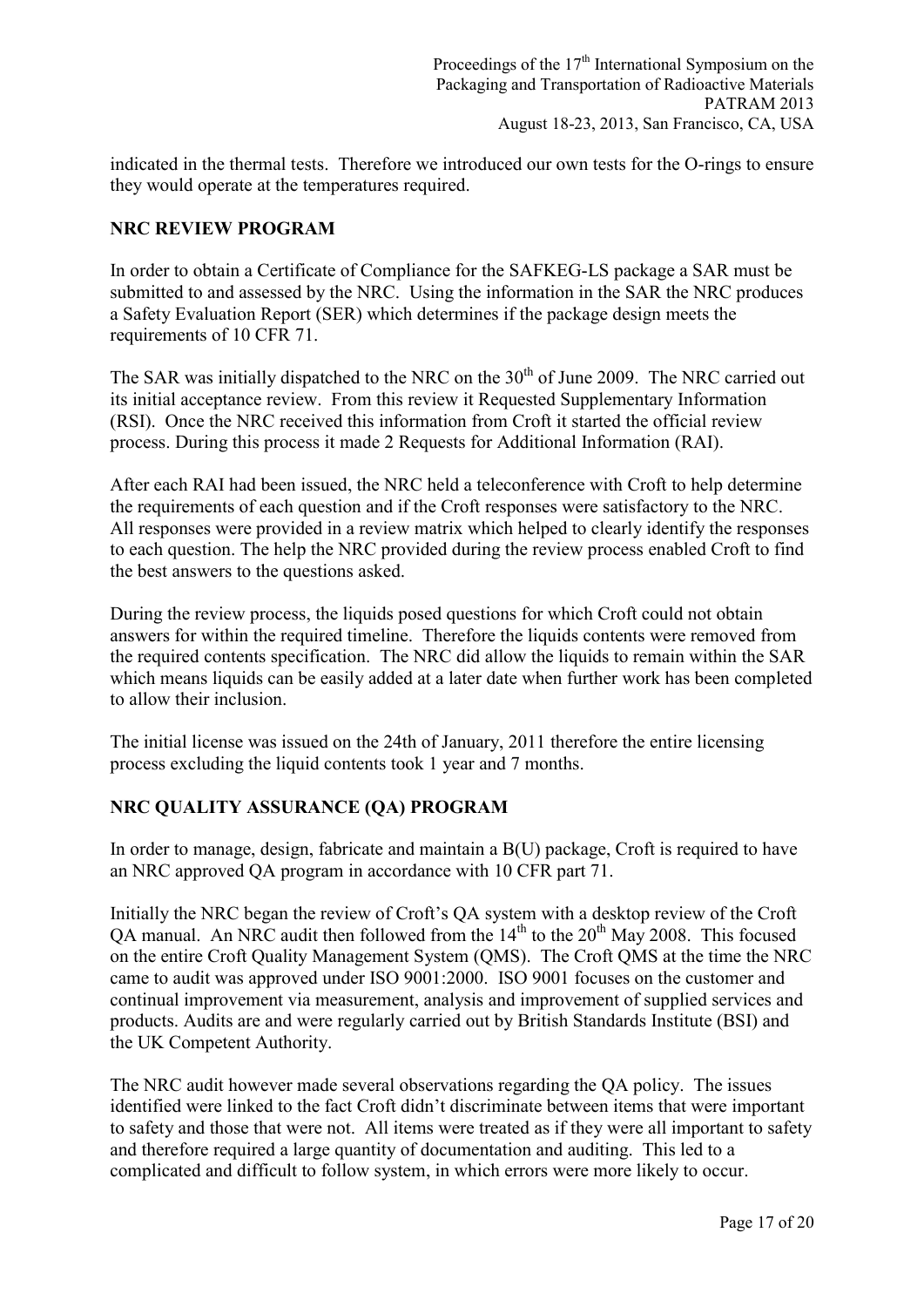The NRC audit allowed Croft to take actions to simplify its QA system by introducing a graded approach to quality for the purchasing, fabrication and testing of items and the auditing of suppliers. The introduction of this graded approach provided a clear understanding of the needs when managing the supply chain and allowed Croft to apply objectivity to the understanding and auditing needs. This graded approach was based on the NRC document NUREG/CR-6407 [8]. Items that are important to safety are categorised as A to C and the requirements for fabrication, suppliers, tests etc. change according to their category.

The NRC also allowed Croft to implement the idea of Significant Conditions Adverse to Quality (SCAQ) with regards to non conforming items. This introduction to the Croft QA system allowed a substantial improvement in its effectiveness.

A follow up audit occurred on the  $7<sup>th</sup>$  to the 10<sup>th</sup> of December 2009. The NRC reviewed the changes implemented to the Croft QMS. They concluded that overall Croft had adequately addressed the concerns raised in the 2008 audit and that the quality program met the requirements of 10 CFR part 71. During the audit the NRC team mentioned that Croft's plans for packaging fabrication needed further development and strengthening particularly with regard to Croft's QA oversight plans in the identification of SCAQ and the commercial dedication process. The NRC did allow Croft to start manufacture on completion of the second audit.

The NRC audited Croft and CHT (the US based manufacturer) during the fabrication of the SAFKEG-LS package. As part of the audit, they verified that the QA Program operated by CHT met the requirements of an NRC approved QA program. The NRC ensured that the manufacturing process met the requirements laid down in the Certificate of Conformity. The NRC reviewed the welding processes from the keg to ensure performance in accordance with the approved methods and procedures. They reviewed procurement to ensure it met the design requirements and checked non conformance control, training of personnel and the auditing program. No findings of significance were identified.

# **FABRICATION**

The manufacturer of the SAFKEG-LS packages has to have an NRC approved quality program. Initially it was decided that Croft would manufacture the packages in the UK. However if Croft were the fabricator it would have been responsible for ensuring that all the suppliers met the requirements of the NRC quality program. Croft determined that this was not a viable approach as the manufacturing quantity is not large enough for a fabricator in the UK to develop the necessary systems to meet the QA requirements of 10 CFR Part 71. Therefore Croft decided to use a US supplier with an NRC approved quality system.

This supplier was CHT who already had an approved NRC quality system. Croft provided the drawings, manufacturing and test procedures based on the SAR and its quality system. CHT then produced its travellers and work instructions. Hold points were introduced at various points in the process for Croft to examine the manufactured product and the associated paperwork.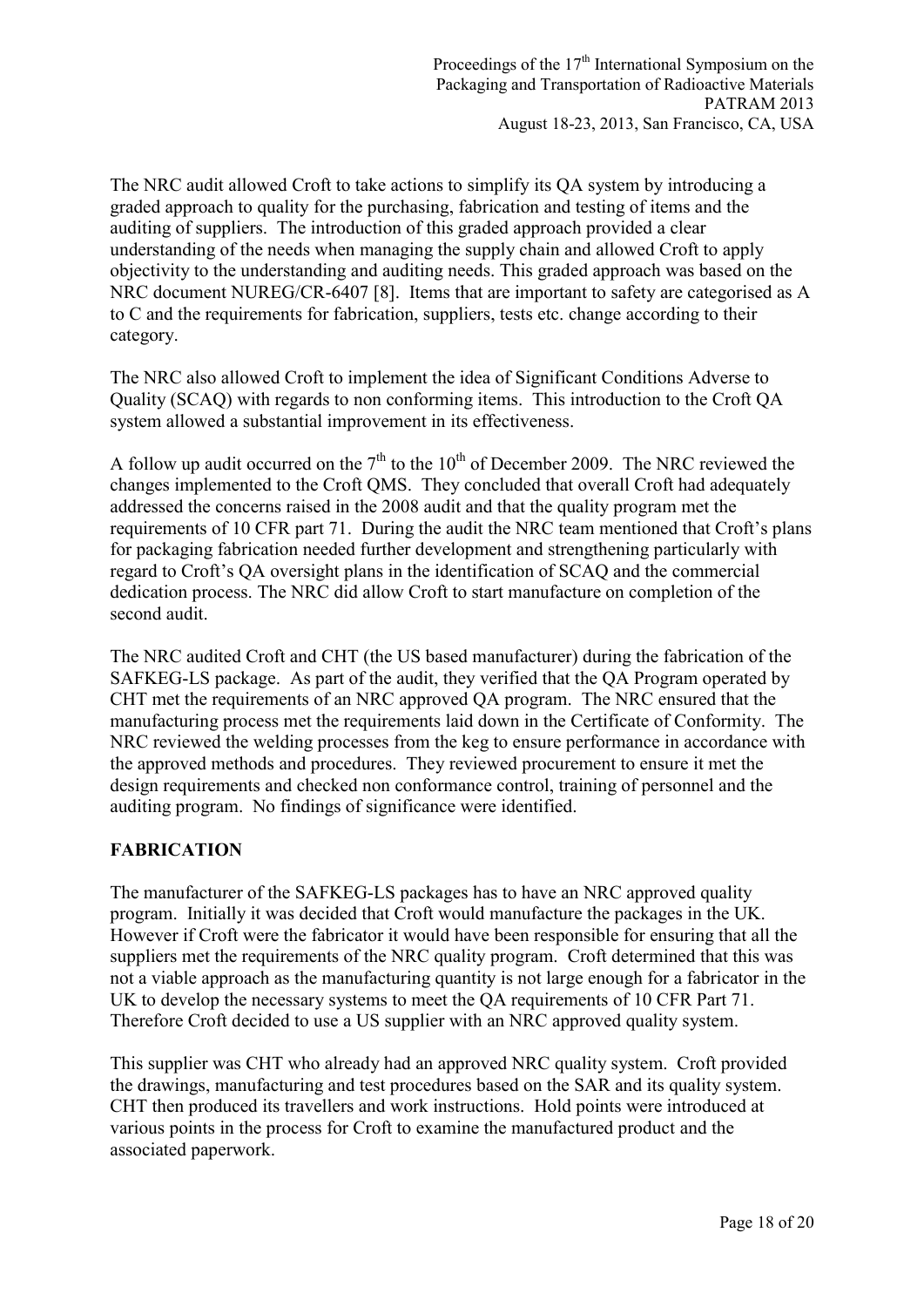During manufacture issues with the SAR were identified. These related to minor drawing errors, errors in specifications in the SAR and the ability to source larger quantities of some materials to the requirements listed. These issues only became apparent when manufacturing multiple units. To ensure that the packages matched the requirements of the SAR, Croft had to apply for an update to the Certificate of Compliance. This involved updating the SAR and reapplying to the NRC for a new certificate. This process involved one RAI and took 7 months to complete.

# **ACCELERATING THE DEVELOPMENT PROCESS**

The process from initial design to manufactured and approved package was 5 years. This is a relatively short time for a B(U) package. However this process could have been accelerated by being more conversant with all the NRC guidance. The guides produced by the NRC cover most areas of the design and if they are followed this reduces the review process. There are a large number of NUREG's and Regulatory Guides available, so it is useful to spend time considering the areas in which they can provide guidance.

Engaging the NRC as early in the design process as possible helps expedite the SAR; this is also true if problems are encountered, and speaking to the NRC during the review process assists greatly in ensuring your response will be satisfactory.

Within the manufacturing process, checks and hold points must be carefully considered where they are required and if they add value to the process. In some instances Croft introduced more checks than were required and this slowed the manufacturing process considerably.

# **CONCLUSIONS**

Croft Associates successfully designed, tested, manufactured and gained NRC approval of the LS-SAFKEG, a 6M replacement design, in a timescale of 5 years which is relatively short. The timescale was aided by producing the SAR during the design process and carrying out testing on early prototypes. Productive interactions with the NRC during the early design stages, testing and SAR review helped to reduce the review time. The NRC audit of the Croft Quality System helped to Croft to simplify and therefore produce a more effective Quality System for the manufacture of the packages.